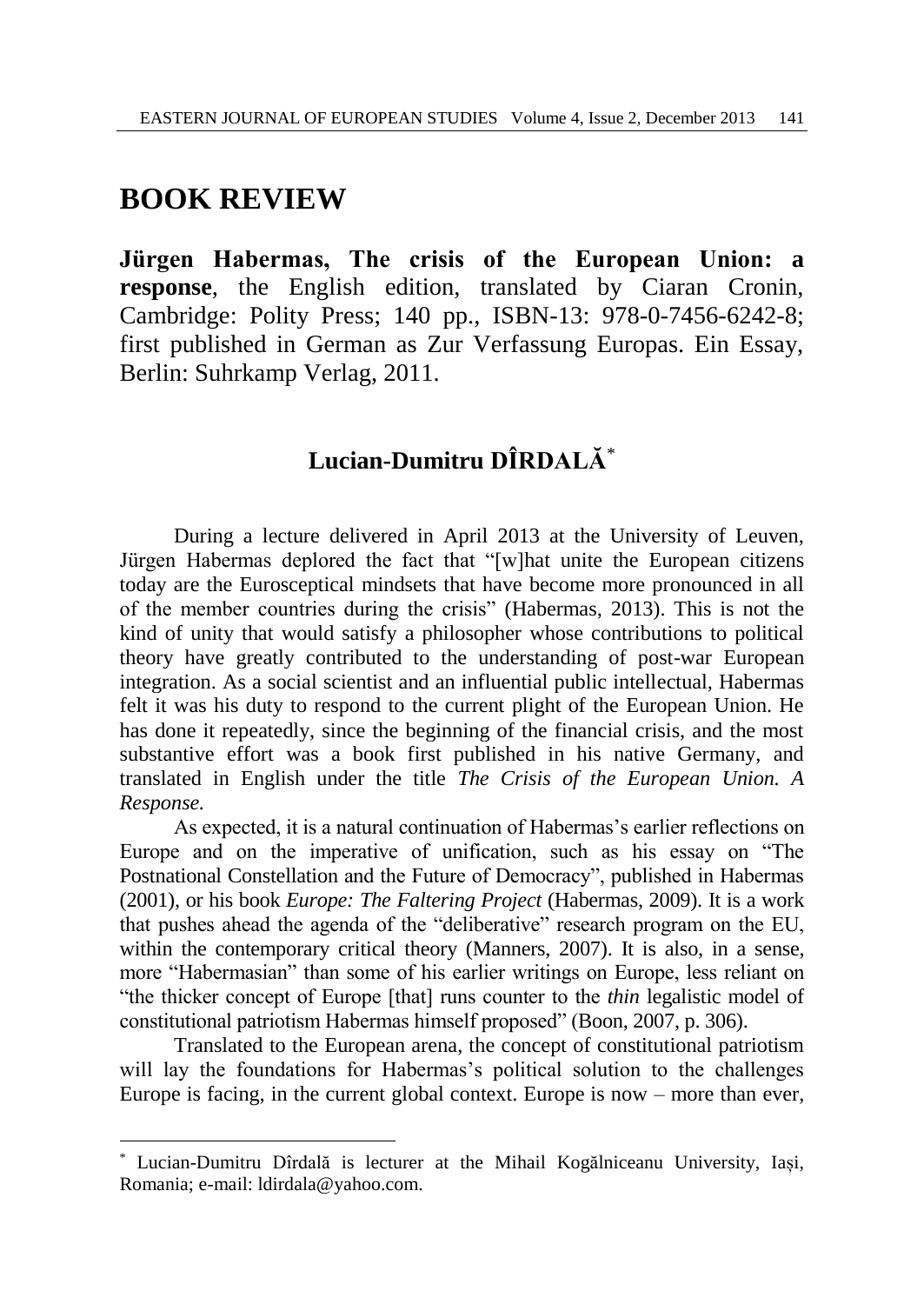argues Habermas – a constitutional project. The alternative would be the descent into a post-democratic order, under the guidance of the "executive federalism" that currently dominates the EU decision-making.

The Treaty of Lisbon holds an interesting position. On the one hand, its provisions advancing executive federalism can easily be turned around to make room for an opaque intergovernmental rule; on the other hand, it is not that distant from the form of a transnational democracy (Habermas, 2012a, p. ix) – indeed, the longest stage of the journey toward unification has already been covered (ibidem, p. 11).

Building a transnational democracy, however, is not just a response to the economic and financial crisis; it is an opportunity for Europe to serve as an example for a political organization of the world society, a Kantian project redesigned for the 21<sup>st</sup> century. "The historically unprecedented construct of the EU would fit seamlessly into the contours of a politically constituted world society" (ibidem, p. 57).

The key to this achievement is the notion of shared sovereignty. Easily available would be the idea of sharing sovereignty between the individual (in his capacity as member of a European *demos*) and states. However, argues Habermas, since the Constitution would have a strictly individualist character, "it is therefore more consistent to recognize not the member states themselves, but their peoples as the other constitution-founding subject" (ibidem, p. 35). Consequently, every individual would participate in a dual capacity in the European political process, on the basis of two different conceptions of justice and of the public interest (ibidem, p. 37).

The institutional reflection of this dualism would be the balance between the attributions of the European Parliament and those of the Council, including their position relative to the Commission (ibidem, p. 56). Such a mechanism would leave behind the "strange body" called the European Council, whose current powers threaten the legitimacy of the EU decision. The European Council turned to be the *locus* of the great Merkel-Sarkozy compromise in favour of intergovernmental rule, heralding a post-democratic, bureaucratic order.

The essay on human dignity which forms the second part of the book is a natural complement to the preceding discussion: "Human rights constitute a realistic utopia insofar as they no longer paint deceptive images of a social utopia which guarantees collective happiness but anchor the ideal of a just society in the institutions of constitutional states themselves" (ibidem, p. 95). Human dignity, as a fundamental moral concept, lies at the foundation of contemporary democracy and inspires democratic thought – including the constitutional reflections of Jürgen Habermas.